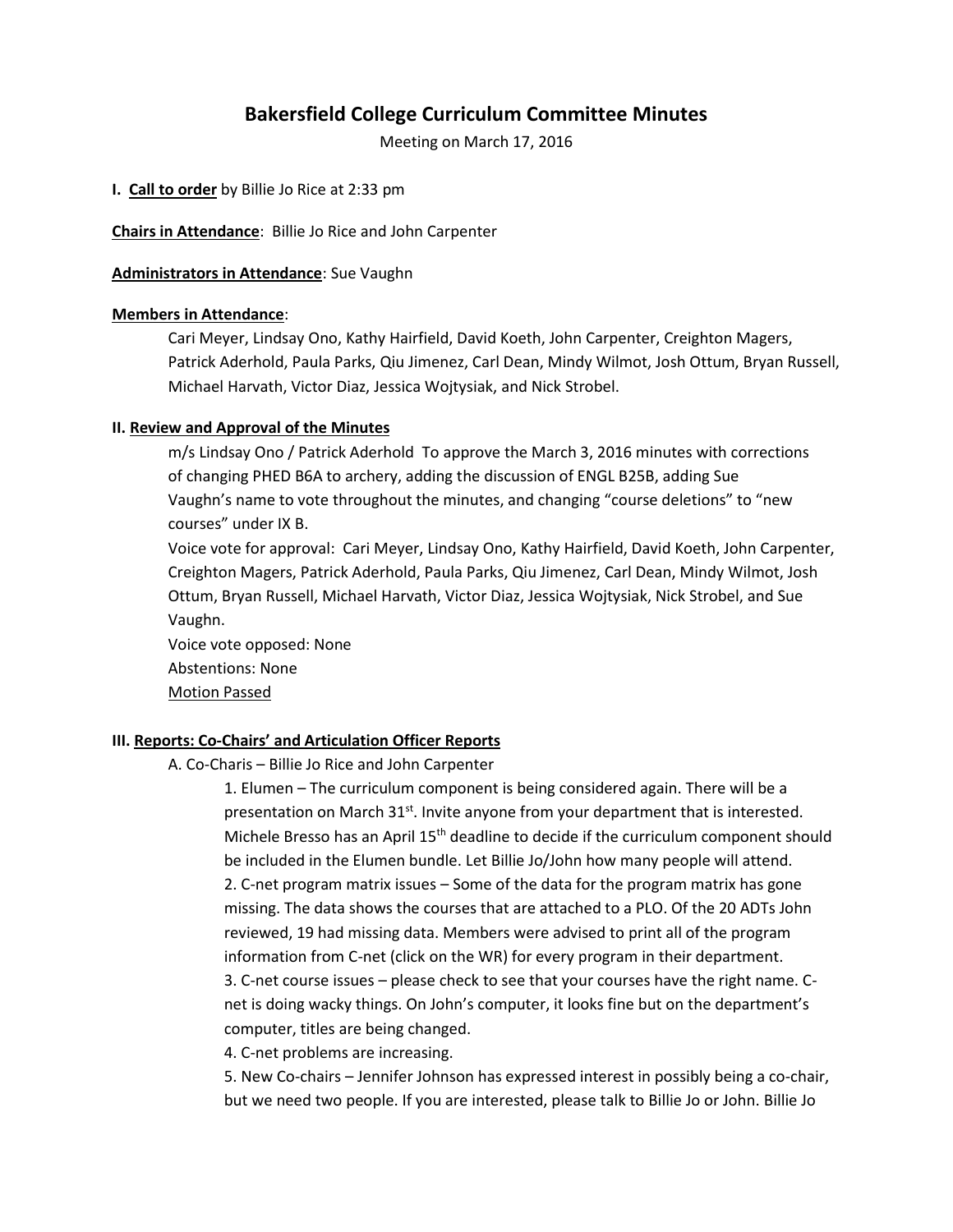will be available as a resource, but will not be available during the meetings as she is teaching during that time. John is retiring in May.

6. New Articulation Officer – The new articulation officer has not been announced yet. Billie Jo is stepping down.

7. Virtual meetings – Liz asked for a couple of virtual meetings. The committee agreed to a couple of virtual meetings.

## **IV. Opportunities to Address the Committee**

None.

# **V. Additions to the Agenda**

A. Paula Parks – ASTEP (African-American Success Through Excellence and Persistence) is a part of the statewide Umoja Community. ASTEP is out of our office of Equity and Inclusion. Handouts were distributed. This semester, the ASTEP success rate for English B53 and student development was 86%! African American students not in ASTEP passed the English class one level below transfer at the rate of 17%. Students are being recruited for next year. ASTEP's goal is to increase the success and graduation rate of our most disproportionately impacted group. The program offers students a summer bridge, mentors, linked English and Student Development classes, and cultural and educational activities and trips. They will take ENGL B53 in the Fall and ENGL B1A in the Spring. Paula offered to bring students in the program to department meetings to talk about ASTEP.

B. Qiu Jimenez – High School AP tests. Qui asked about the high school AP test and college credits. Sue Vaughn answered that the CLEP (credit by exam) has problems with units. She is trying to get all departments to review and fix the problems. There are many CLEP tests to choose from. The Math and Communication departments have updated theirs. If a student transfers, the school may or may not accept a CLEP score. The Assessment Center can you give you the information for your department. After the CLEP tests are reviewed, AP tests will be reviewed.

#### **VI. Unfinished Business**

A. Victor Diaz – "C for CSU GE". The counselors would like to stay with a 'C' or better for the golden four – Communication (A1), English (A2), Critical Thinking (A3), and Mathematics (B4).

#### **VII. New Business**

None

# **VIII. First Agenda**

A. Volunteers were asked to review course by Tuesday, 2-19-16. Team D –Kathy Hairfield and Jeannie Parent and Team F – David Koeth and Victor Diaz volunteered to review 2 courses each.

#### **IX. Second Agenda**

A. Course Revisions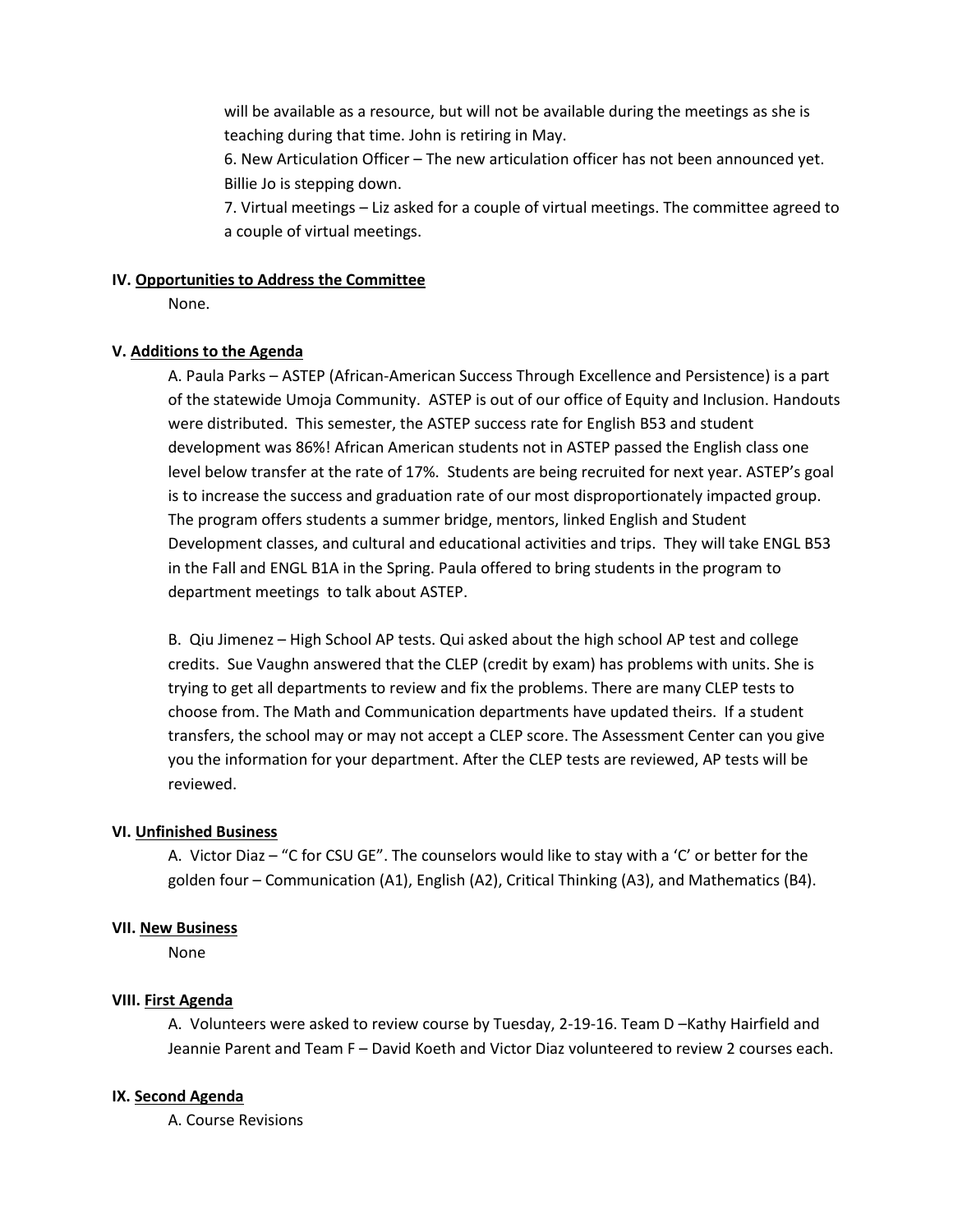CADM B56 Criminal Justice Training CADM B58 Supervisor Core Course CADM B70A Prisoner Transportation CADM B70B Prison Gangs CADM B70C Escape Prevention CADM B70D Suicide Prevention CADM B70E Handling Aggressive and Assaultive Inmates CADM B70F Sexual Harassment Prevention CADM B70G Understanding Prejudice CADM B70H Crime Scene Preservation and Investigation CADM B70I Anger Management CADM B70J Informant Development and Management CADM B70K Anatomy of a Set-up: Games Inmates Play CADM B70L Use of Force and Civil Liabilities CADM B70M Drug Recognition and Under the Influence CADM B70N Fire and Life Safety CADM B70O Positive Inmate Staff Relations Through CADM B70P Emergency Procedures (no launch button) CADM B70R Inmate Work Incentive Program (listed as NC but R) CADM B70S Women in Corrections (listed as NC but R) CADM B70T Blood Borne Pathogens, T.B. Awareness, Psychotic Inmates CADM B70U Conflict Resolution and Hostage Survival CADM B70V Facility and Inmate Searches CADM B70W Restraint Gear Application CADM B70X Cell Extraction CADM B70Z Inmate Classification/Disciplinary Process (listed as NC but R) CADM B71A Basic Principles in Management CADM B71F Drug and Alcohol Awareness for Supervisors CADM B71G Advanced Report Writing CADM B71H Transportation and Escape Procedures CADM B71I Violence in the Workplace CADM B71K Rights of Prisoners (listed as NC but R) CADM B71L Progressive Discipline (listed as NC but R) CADM B71M Stress in the Corrections Environment CADM B71N Positive Thinking in Corrections CADM B71O Assertiveness Training for Corrections CADM B71P Employee Post Trauma CADM B71Q Liability Issues and Courtroom Demeanor CADM B71R Prison Rape Elimination Act (PREA) CADM B72 Chemical Agents CADM B73 Basic Baton Course CADM B74 Weaponless Defense and Control Tactics CADM B75 Surviving Sharp Edged Weapons